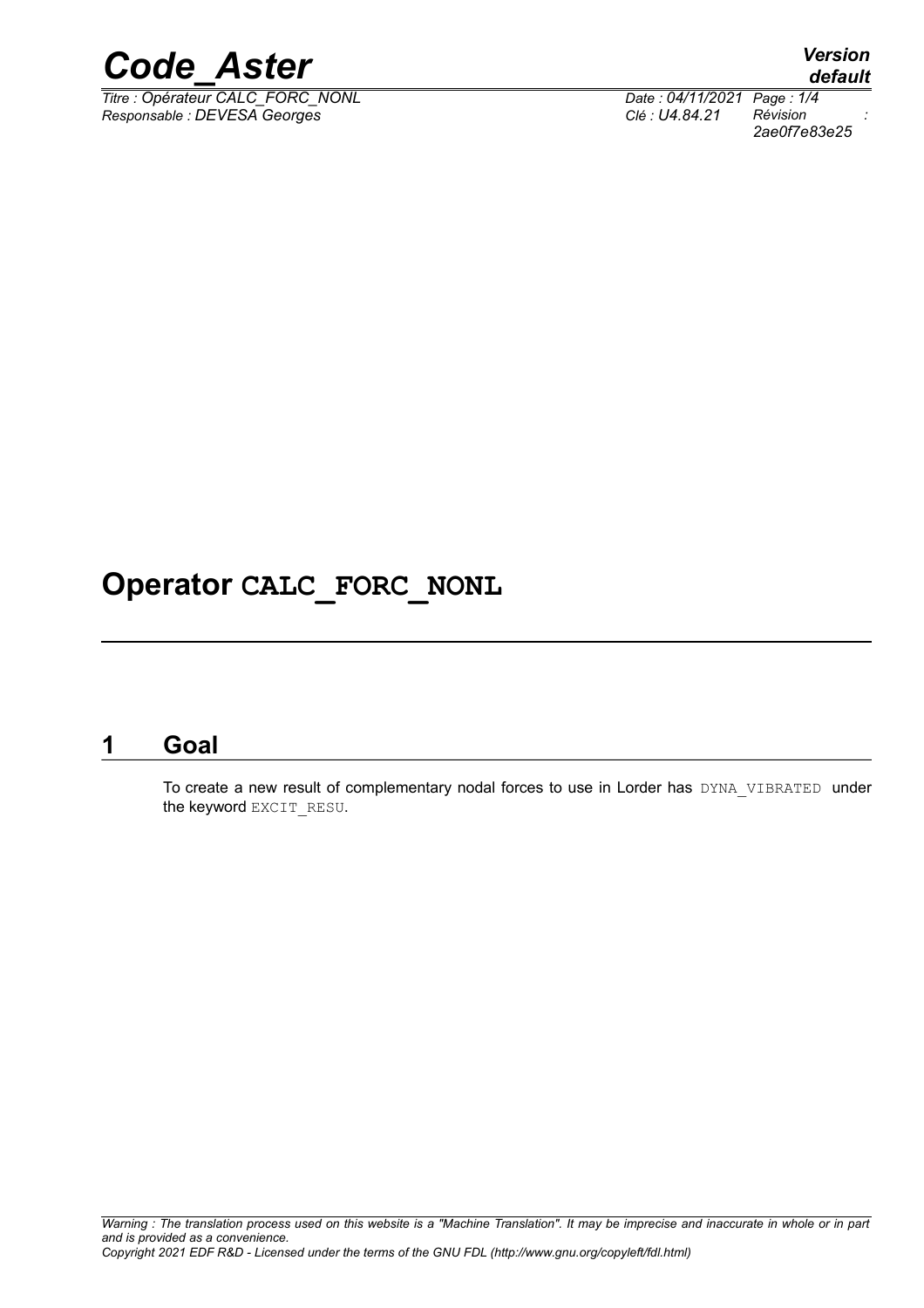# *Code\_Aster Version*

*Titre : Opérateur CALC\_FORC\_NONL Date : 04/11/2021 Page : 2/4 Responsable : DEVESA Georges Clé : U4.84.21 Révision :*

*default*

*2ae0f7e83e25*

# **2 Syntax**

resu [dyna\_trans] = CALC\_FORC\_NONL **(** ♦ RESULT = resu, [dyna\_trans]  $\bullet$  MODEL = model,  $[\text{model}]$ ◆ CHAM\_MATER = chmater,<br>
◇ CARA\_ELEM\_=carac. 
 [cham\_mater]  $\begin{array}{ll}\n\lozenge & \text{CARA} \quad \text{ELEM} = \text{carac}, \\
\lozenge & \text{BEHAVIOR} = F \quad (\n\end{array}$  $B E H A \overline{V} I O R = F$  (  $\overline{\text{RELATION}}$  =/cf relations [U4.51.11] ◊ DEFORMATION =/ 'SMALL', [DEFECT] /  $'$ PETIT\_REAC', / 'SIMO\_MIEHE', / ALL = 'YES', [DEFECT] / | GROUP\_MA = lgrma, [l\_gr\_maille]  $|$  MESH =  $lma$ ,  $[$  maille] ),  $\Diamond$  / TOUT ORDRE = 'YES' , / NUME<sup>T</sup>ORDRE = 1\_nuor , [1\_I]<br>/ LIST ORDRE = 1 ordr , [list  $\begin{array}{rcl} \text{/} & \text{LIST-ORDER} & = & \text{1--} \text{order} \text{,} \\ \text{/} & \text{NOEUD CMP} & = & \text{1-mode} \text{,} \end{array}$  [listis] /  $NOEU\overline{D}$   $CMP$  =  $1$  mode ,  $[1_Kn]$ <br>/  $NUME$   $MODE$  =  $1$  numo ,  $[1]$  $=$  l\_numo ,  $[1]$ <br>= nomcas ,  $[KN]$  $/$  NOM  $\overline{CAS}$  = nomcas ,  $[KN]$ / / INST = 1\_inst , [1\_R]<br>/ LIST INST = 1 inst , [1\_R] / LIST INST =  $\overline{l}$  inst,  $\overline{l}$  [listr8]  $/$  FREQ =  $l$  [freq ,  $[1_R]$ <br> $/$  LIST FREQ =  $l$  freq ,  $[1]$  $=$   $1$ <sup> $-$ </sup>freq , [listr8] / CRITERION = 'RELATIVE', [DEFECT]  $\sqrt{PRECISION} = / prec$ , [R] / 1.0D-6 , [DEFECT] / CRITERION = 'ABSOLUTE',  $\triangle$  PRECISION = prec,  $[R]$ 

**)**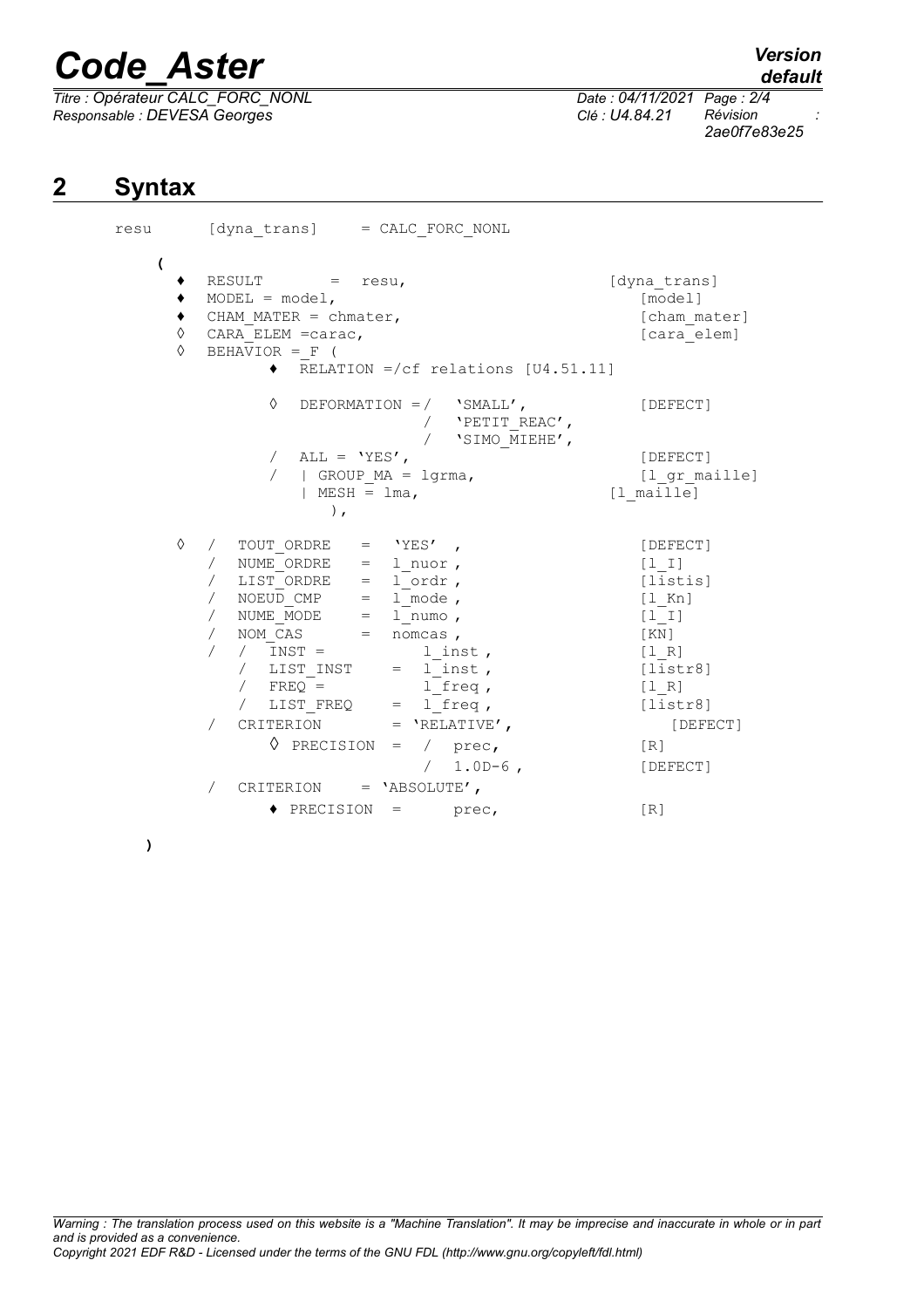# *Code\_Aster Version*

*Titre : Opérateur CALC\_FORC\_NONL Date : 04/11/2021 Page : 3/4 Responsable : DEVESA Georges Clé : U4.84.21 Révision :*

*2ae0f7e83e25*

# **3 Operands**

The order allows it calculation of the complement of internal forces due to nonthe linearities of behavior. This calculation relate to the laws of behavior where the internal forces depend primarily on the fields kinematics (displacements, speeds, accelerations); it thus relates to especially nonthe linearities located such as for example the contact penalized between discrete elements. The terms calculated with the nodes are obtained by the difference between the integrated residue in internal forces (depending at the same time on the fields kinematics and the parameters of law of behavior) and the internal force which would be obtained starting from the same fields kinematics by considering a linear behavior for the structure.

### **Notice 1:**

*name of the concept result created of type dyna\_trans is obligatorily different from the name of concept result of the type dyna\_trans used as starter under the operand RESULT and an evolution of fields of the type constitutes* '*DEPL'. This new result of complementary nodal forces is used under the keyword EXCIT\_RESU in Lorder has DYNA\_VIBRA with TYPE\_RESU=' HARM' (in this case after transformation by the operator REST\_SPEC\_TEMP [U4.63.34]) and DYNA\_LINE\_TRAN or DYNA\_VIBRA and TYPE\_RESU=' TRAN'. An example is provided in the case test SDLS119A.*

### **Notice 2:**

*In the precise case of calculation with the relation 'DIS\_CHOC' assigned to discrete elements, It is then necessary always to direct the discrete element of contact in the direction structure towards thrust. That it is with elements POI1 , like always by the keyword ORIENTATION of AFFE\_CARA\_ELEM , but also with elements SEG2 where one must define well the element in the direction structure candidate in the contact, associated with node 1, towards the thrust, associated with node 2.*

## **3.1 Operands TOUT\_ORDRE / NUME\_ORDRE / LIST\_ORDRE / NUME\_MODE/ NOEUD\_CMP / NOM\_CAS / INST / LIST\_INST / FREQ / LIST\_FREQ / PRECISION / CRITERION**

See [U4.71.00] for the description of these operands.

## **3.1.1 Operand MODEL**

 $MODEL = Mo,$ 

Name of the model, necessary to enter

## **3.1.2 Operand CHAM\_MATER**

◊ CHAM\_MATER = chmater,

Name of the material field where the material characteristics of the elements are defined. This argument is necessary for calculation because the laws of behavior defined in the keywords BEHAVIOR always require a material field.